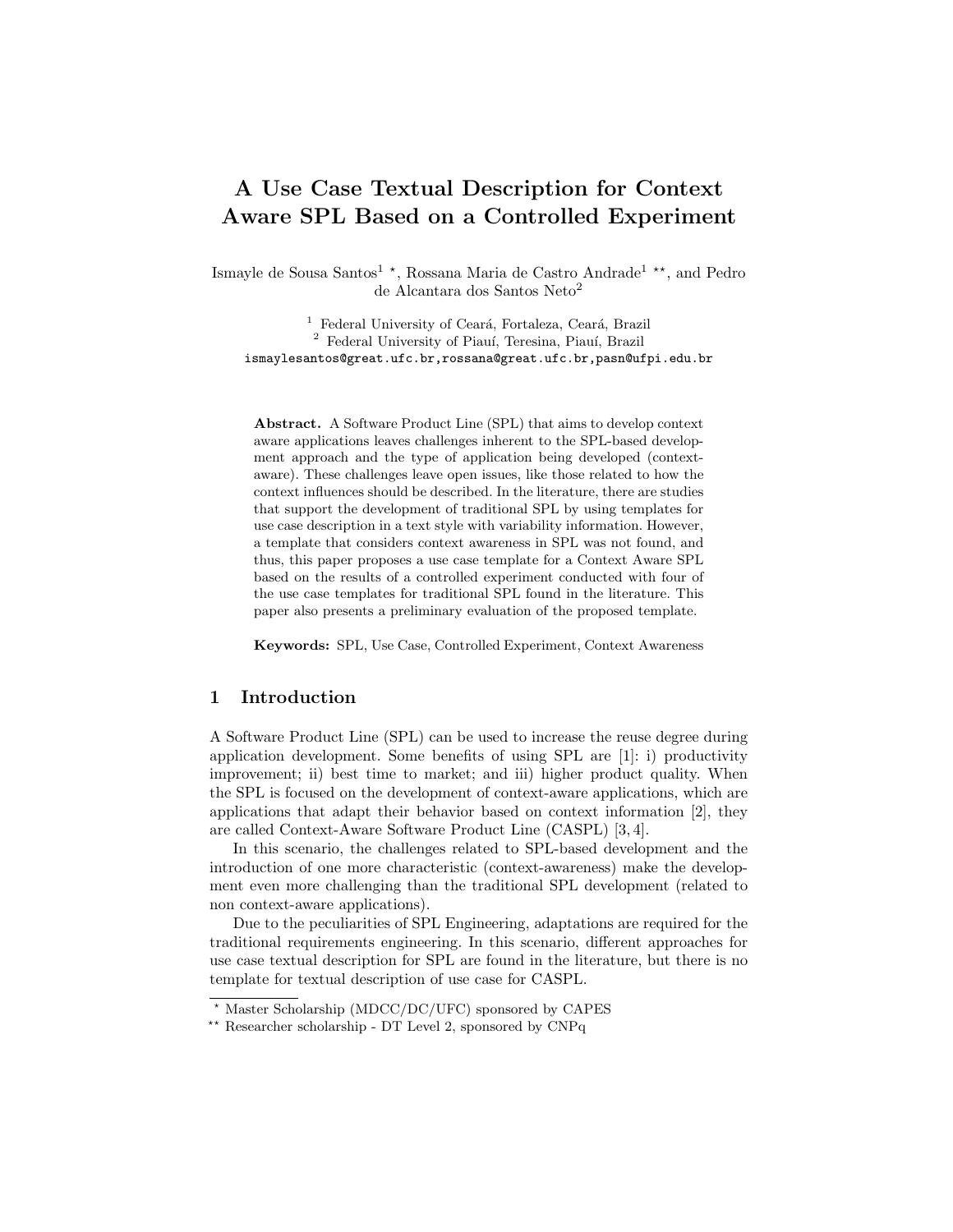It is important to highlight that in context-aware applications there is a new input (concerning the context information) that could affect the behavior of these applications anywhere during execution [2]. So, it would be interesting to incorporate context information into the use case descriptions to catch benefits similar to the benefits of variability modeling in use cases [5].

The main contribution of this paper is to propose a CASPL use cases template based on results of a controlled experiment conducted with existing SPL use case templates.

This paper is then structured as following. In Section 2, the main results of the experiment performed to evaluate four SPL use case templates are described. Section 3 presents the proposed template for textual description of use cases for CASPL and the preliminary evaluation of this template. Section 4 describes the related work. Finally, Section 5 concludes the paper and presents future directions.

# 2 Experimental study

As mentioned before, we have not found a template suitable for use case description of CASPL. Due to this fact, we have conducted a controlled experiment to evaluate some of the existing SPL use case templates looking for elements to help with the definition of a suitable template for CASPL use cases.

In order to find templates for textual description of SPL use cases, a search was conducted in the databases of the ACM Digital Library and IEEE Explorer, and also in Google and Google Scholar for gray literature. As a result, we have identified eight templates for textual description of SPL use cases [6, 5, 7–12].

The execution of an experimental study with all the templates found would be costly, since each template requires a lot of training and that would be time consuming. Thus, two selection criteria were established to define which templates would be used in the experiment: a) the template should not model the final product in the specification, since this reduces the maintainability; b) the template should not depend on another model or tool, because this limits its use. As a result, the Bertolino et al. [6] template was excluded (item a) as well as the template proposed by Choi et al. [11], Galina et al. [9], and Anthosnysamy and Somé [10] (item b). The remaining four templates were selected for the experiment: John and Muthing [5], Gomma [7], Eriksson et al. [8] and Bonifácio and Borba [12].

Forty eight (48) volunteers have participated of this experiment. Twenty one were undergraduate Computer Science students, 20 were graduate students (16 MSc and 4 PhD) in Computer Science and seven were developers working at GREat - Group of Computer Networks, Software Engineering, and Systems<sup>3</sup>.

In the remainder of this Section, the main results of this experiment are presented. These results are relevant to the proposal of the use case template for CASPL.

<sup>3</sup> http://www.great.ufc.br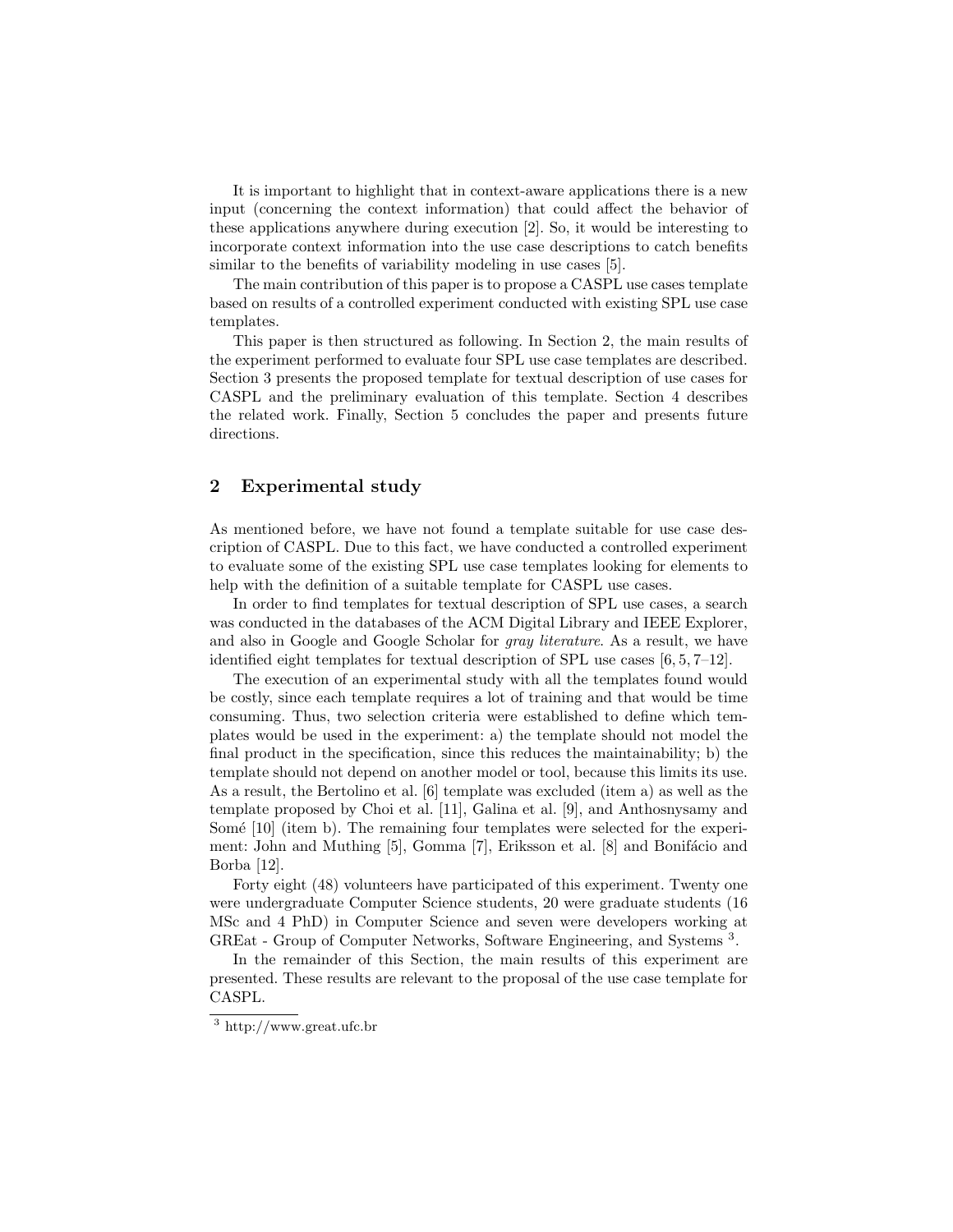#### 2.1 Experiment Results

The study started with 48 subjects; however, some of the tasks were not approved, since the checking question of the questionnarie was not answered correctly. This checking question was associated with an important question about the use case understanding. A wrong answer in this question signaled a serious error in the use of templates, preventing the use of the data associated with a specific task. Due to this fact, there are only 134 executions able to be evaluated, since 58 executions were not approved.

The results showed that the accuracy and the time spent to perform the activities were better for the developers against the graduate and undergraduate students. The graduate students had better results than undergraduate students. This is an expected result confirmed by the experiment.

The template proposed by Eriksson et al. had better results in the experiment. The subjects who used this template spent less time and had more accuracy than the subjects using others templates. In terms of participants' preference, it was also the favorite, with a 46.3% rating. The second best template was proposed by Gomma, although the developer group had better results when using the template proposed by John and Muthing. The Gomma template had a preference of 29.1% of the experiment volunteers and the John and Muthing one had a preference of  $21.6\%$ . The template proposed by Bonifácio and Borba had the worst results for all the groups and was preferred by only 3% of the volunteers.

Based on the observation of volunteers and the experiment results, it was possible to look at which characteristics of each template generated impact on the understanding of a use case. Subjects who selected the Eriksson template as the best template, for example, reported that it possessed a simple description, and an objective and compact structure. These characteristics made it easy and intuitive to identify whether the step was mandatory, optional, or alternative.

On the other hand, the disapproval related to the Bonifácio and Borba template may be justified due to the separation among the main flow of the use case and their variations without an explicit definition about the variation type, making it difficult to understand if the variation is optional or alternative.

Moreover, it is worth mentioning that, as noticed during the experiment and commented by one of the volunteers, the use case that describes the variability along with the commonalities makes it easier to understand its operation, while the use case that describes separately the variabilities of the commonalities makes it easier for the recognition of the variabilities only. More details about this controlled experiment could be found in [13].

# 3 A template proposal for CASPL use case

The results of the experimental study helped us to propose the CAPLUC (Context Aware Software Product Line Use Case template), which allows the definition of product functionalities, variability, and the influence of context on the products of the CASPL.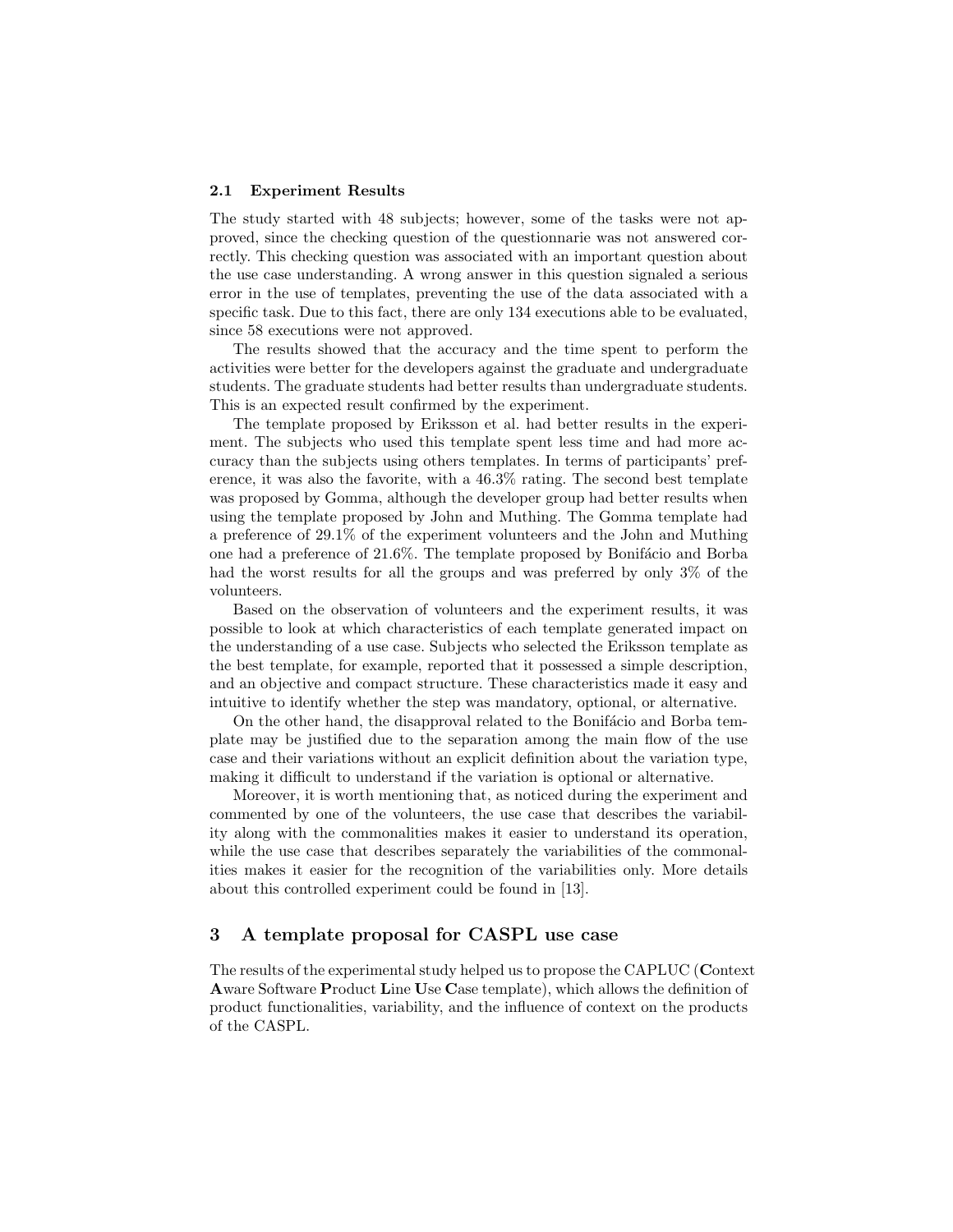The CAPLUC was based on the main advantages of the templates that were used in our experimental study. It is defined by a tuple: [Name, Use Case Extended, Extension Point, Reuse Category, Context Constraint, Summary, Actors, Precondition, Steps, Post-condition, Alternative Flows and Summary of Variations]. Most elements of the tuple are common to use case templates and work in the same way. It is noteworthy that when there are large variations, the use of a use case extension mechanism, as presented in Gomma [7], is recommended. On the other hand, small variations can be described as variation points within the use cases. We describe in detail some elements of the CAPLUC, as follows:

- Reuse Category: this element works like the Gomma proposal and serves to identify whether the use case is mandatory, optional or alternative.
- Context Constraint: specifies the context in which the use case is applicable.
- Steps: follows the tabular style proposed by Eriksson et al [8]. However, we propose the use of the "\*" symbol to indicate the steps that had context constraint, besides the indication of the variabilities in the step indexes.
- Summary of Variations: this section was proposed based on the Gomma template [7]. All the variabilities are described at the end of the use case. The idea is that this section can help with the quick identification of the variations that affect the use case. In this case, each variation would be a tuple [Variation Point, Variability Type, Descriptive Question, Variants], where variants can also have context constraints associated. With respect to Descriptive Question, it was based on the "John and Muthing" template [5] and serves both to facilitate the understanding of the variations and as a mechanism that can be used to facilitate the instantiation of products by questions.

Figure 1 presents a use case modeled in CAPLUC. This use case is from the CASPL known as Mobiline SPL [4], whose main goal is to develop guides for context-aware mobile tours. As can be seen in the figure, this use case is comprised of a variation point (Capture) that had three variants (Sensor, Memory, External Service). The steps concerning this variation point have the same step index to indicate that they are alternative and the one related to External Service has a \* indicating that it has a context constraint associated (Internet Connection). The use case of the figure describes that the capture of context can be done by a Sensor, Memory or External Service, but the latter may be chosen only if there is an internet connection.

#### 3.1 Preliminary Evaluation

In order to evaluate the CAPLUC we conducted a preliminary evaluation with seven volunteer students from Federal University of Ceará. Two were undergraduate Computer Science students and four were master students in Computer Science. The purpose of this preliminary assessment was to verify whether CAPLUC makes easier the understanding of a CASPL use case.

In this evaluation, the first activity was to answer a pre-experiment questionnaire in a similar way as was done in the experiment described in Section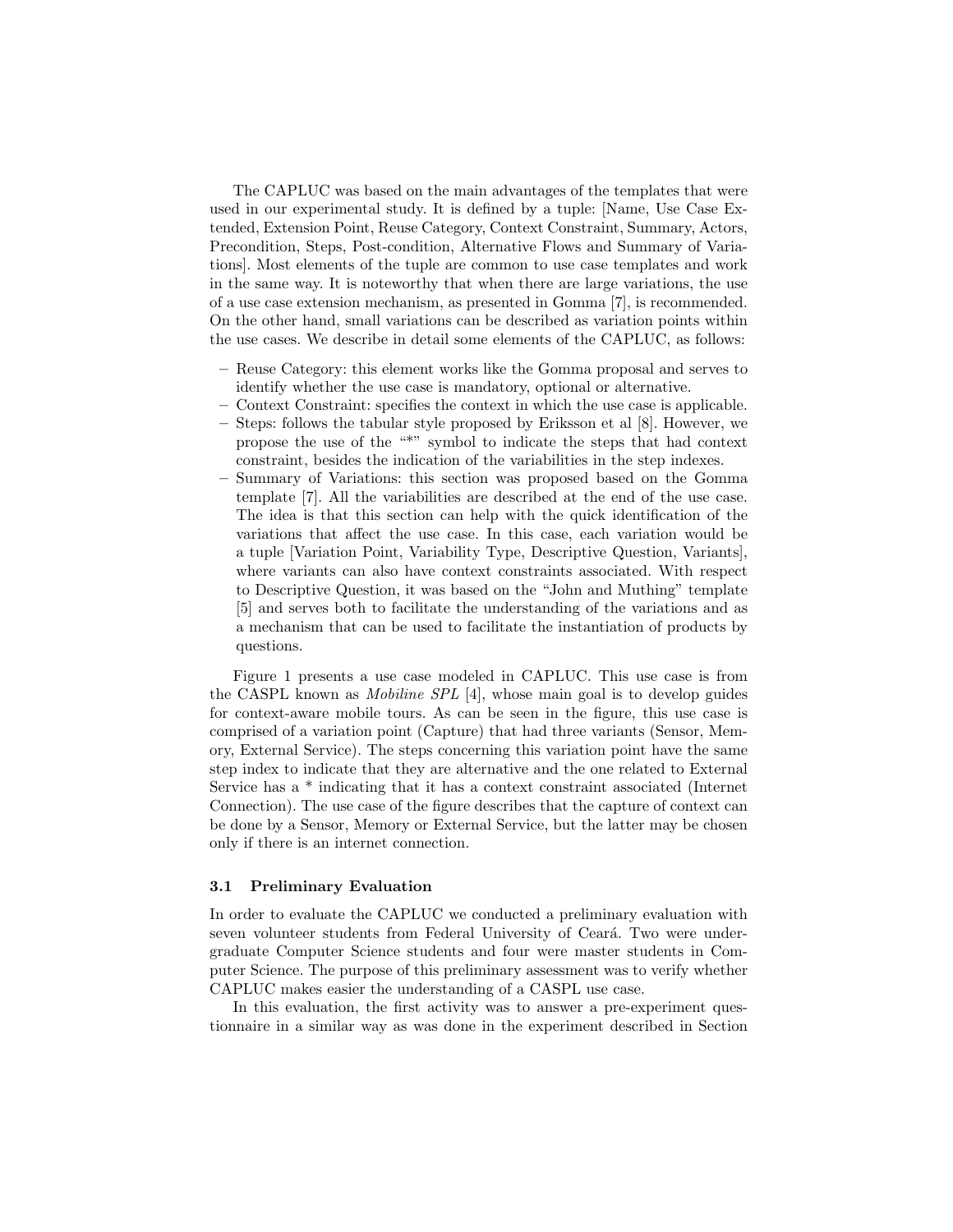| <b>Element</b>                                                        |                | <b>Description</b>                                             |                                                               |  |  |  |  |  |
|-----------------------------------------------------------------------|----------------|----------------------------------------------------------------|---------------------------------------------------------------|--|--|--|--|--|
| Name                                                                  |                | Context Capture                                                |                                                               |  |  |  |  |  |
| <b>Reuse Category</b>                                                 |                | Mandatory                                                      |                                                               |  |  |  |  |  |
| <b>Context Constrain</b>                                              |                |                                                                |                                                               |  |  |  |  |  |
| <b>Summary</b>                                                        |                | Capture context informations                                   |                                                               |  |  |  |  |  |
| <b>Actors</b>                                                         |                | Context Manager                                                |                                                               |  |  |  |  |  |
| <b>Precondition</b>                                                   |                | User must be logged                                            |                                                               |  |  |  |  |  |
| Postcondition                                                         |                | Context information was acquired                               |                                                               |  |  |  |  |  |
| <b>Step</b>                                                           |                | <b>User</b>                                                    | <b>System</b>                                                 |  |  |  |  |  |
|                                                                       | 1              |                                                                | System require to Context Manager some<br>context information |  |  |  |  |  |
| [Capture]<br>Alt [Sensor]                                             | $\overline{2}$ | --                                                             | Sensor returns the context information                        |  |  |  |  |  |
| [Capture]<br>Alt [Memory]                                             | $\overline{2}$ |                                                                | The Memory returns the context<br>information                 |  |  |  |  |  |
| [Capture]<br>Alt [Extemal service]                                    | $2*$           |                                                                | Na External Service returns the context<br>information        |  |  |  |  |  |
|                                                                       |                | <b>Alternative Flows</b>                                       |                                                               |  |  |  |  |  |
| (Constrain)                                                           |                | (Steps)                                                        |                                                               |  |  |  |  |  |
|                                                                       |                | <b>Summary of Alternative Variations</b>                       |                                                               |  |  |  |  |  |
| [Capture]: "What is the<br>mechanism to get context<br>informations?" |                | [Sensor]<br>(Context Constrain: null)                          | Step 02                                                       |  |  |  |  |  |
|                                                                       |                | [Memory]<br>(Context Constrain: null)                          | Step 02                                                       |  |  |  |  |  |
|                                                                       |                | [External Service]<br>(Context Constrain: Internet Connection) | Step 02                                                       |  |  |  |  |  |
| <b>Summary of Optional Variations</b>                                 |                |                                                                |                                                               |  |  |  |  |  |

Fig. 1. Example of a use case described using the proposed template.

2. The results from this questionnaire revealed that the four graduate students knew the basic concepts of SPL, CASPL and textual descriptions of use cases. In the case of the two undergraduate students, both had not studied anything about textual descriptions of use cases and just one knew the basics of SPL.

In the following activity, a training session was conducted trying to explore the structure of CAPLUC and CASPL use case description. Also, in this training session, some exercises were done to ascertain if everyone understood the structure of the CAPLUC.

After the training session, the participants performed two comprehension tasks (Task 1 and Task 2) to evaluate the CAPLUC. In both tasks, the goal was to analyze one CASPL use case described with CAPLUC and answer some questions about variability and context information. It is important to mention that we did not use the same use cases of the templates experiment, because these were not of a CASPL.

With the comprehension tasks, the time taken to answer the questionnaire, as well as the number of correct responses, was collected to evaluate the volunteer performance with CAPLUC.

Figure 2 presents the collected results related to Task 1 and Task 2. For Task 1, two of the six volunteers missed the checking question, which was related to the understanding of the use case. It is noteworthy that an error in these questions signaled that the volunteer could be making an incorrect use of the template.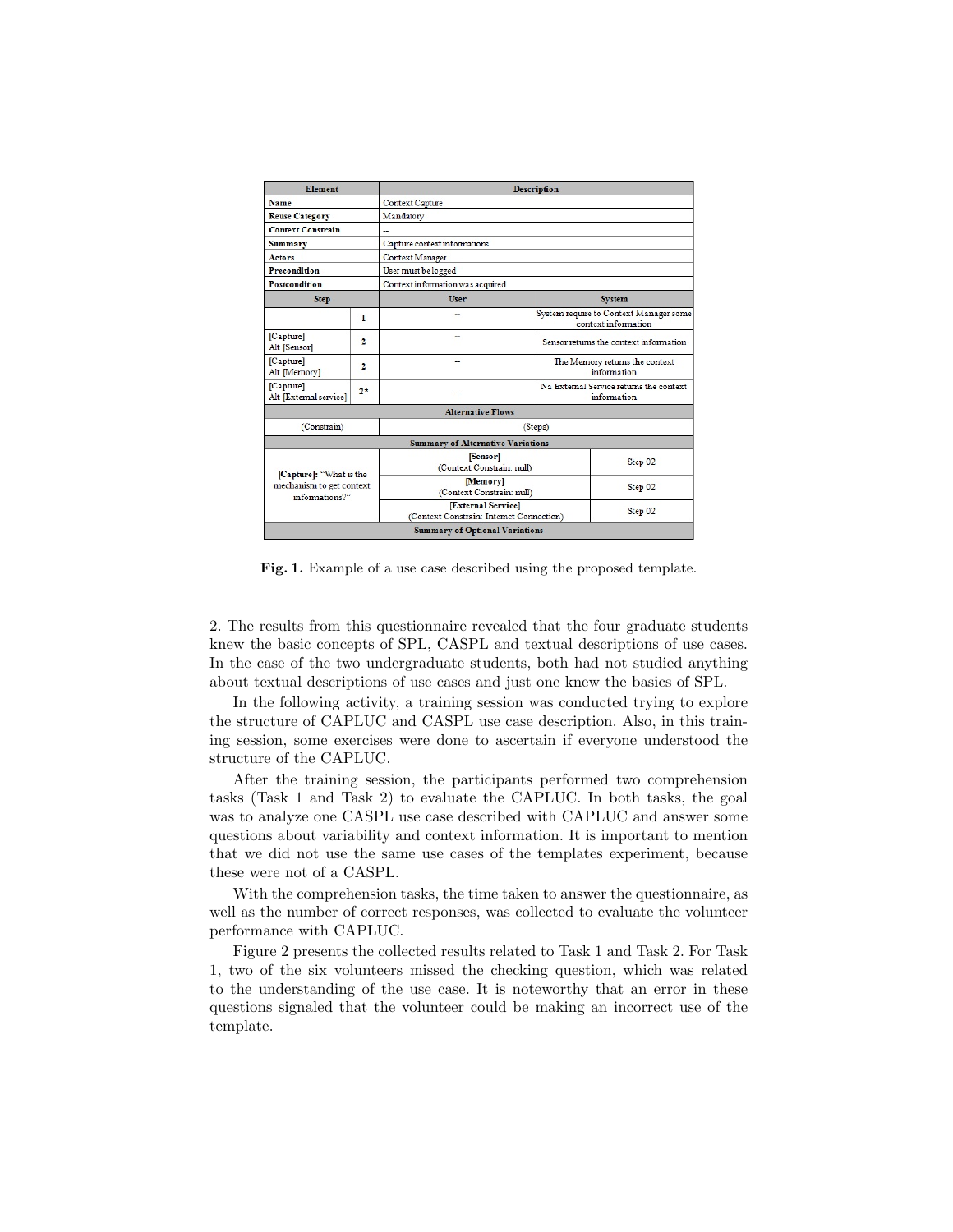|               |                                                     |                        | <b>Task 1 (Use Case Context Capture)</b>                     |                                        | <b>Task 2 (Use Case Show Documents)</b> |                                           |                                       |                                                  |                             |                      |
|---------------|-----------------------------------------------------|------------------------|--------------------------------------------------------------|----------------------------------------|-----------------------------------------|-------------------------------------------|---------------------------------------|--------------------------------------------------|-----------------------------|----------------------|
|               | <b>What are</b><br>Volunteer the optional<br>steps? | What are the<br>steps? | <b>What steps</b><br>alternative have context<br>constrains? | <b>Checking</b> Time<br>Question (min) |                                         | <b>What are</b><br>the optional<br>steps? | What are the<br>alternative<br>steps? | <b>What steps</b><br>have context<br>constrains? | <b>Checking</b><br>Question | <b>Time</b><br>(min) |
|               |                                                     |                        |                                                              | 0                                      | 10                                      |                                           |                                       |                                                  | $\Omega$                    |                      |
|               |                                                     |                        |                                                              |                                        | 6                                       |                                           |                                       |                                                  |                             | в                    |
|               |                                                     |                        |                                                              |                                        | 5                                       |                                           |                                       |                                                  | $\Omega$                    | 4                    |
|               |                                                     |                        |                                                              |                                        | 8                                       |                                           |                                       |                                                  |                             |                      |
| 5             |                                                     |                        |                                                              |                                        | 5                                       |                                           |                                       |                                                  | n                           | 4                    |
| в             |                                                     |                        | $\Omega$                                                     | o                                      | 15                                      | $\Omega$                                  |                                       |                                                  | $\Omega$                    | 10                   |
| <b>Legend</b> |                                                     |                        |                                                              |                                        |                                         |                                           |                                       |                                                  |                             |                      |

 $0:$  wrong  $1: correct$ 

Fig. 2. Results of the preliminary evaluation of the CAPLUC

Therefore, disregarding samples related to these two volunteers, from the other four, only one (Volunteer 4) did not reach the maximum accuracy; he missed a question. As a result, for Task 1, the mean accuracy of the four participants who answered the questions correctly was 91.5%. Moreover, the average of these four volunteers was six minutes to accomplish this task.

With respect to Task 2, only two volunteers answered correctly the checking question, which signaled that either the other volunteers felt some difficulty in the use of the template, or that this question had some problems. After reviewing the incident and through dialogue with some volunteers, it was realized that the small difference between the alternatives of the checking question may have led to the large number of errors in this question. Considering only the volunteers who answered the checking question correctly, the accuracy achieved was 100% and the average time execution of this task was six minutes and 30 seconds.

Thus, the time and accuracy data indicated that the volunteers using the CAPLUC spent an average 6.25 minutes and had good accuracy, with almost everyone who answered correctly the checking question reaching 100%.

Finally, after the two tasks, the subjects were asked whether they believed the template helped to understand the use case. All volunteers said that CAPLUC helped the understanding of the CASPL use case. In general, the explanation given by participants was that the CAPLUC characteristics with respect to description of optional features, alternative features, and context constraints made the task of locating them easy.

It is interesting to mention that one of the volunteers also highlighted that he had read the descriptive questions associated with variation points in CAPLUC for a better orientation. Moreover, another volunteer said that the use of indexes to indicate the points with variability and context were interesting, but that the summary of variation also helped a lot.

Therefore, the evaluation results, through data collected and the responses of volunteers, represent an initial evidence that CAPLUC, proposed in this paper, helps the understanding of a use case of a small CASPL. However, to generalize this statement for every use case of a CASPL an evaluation is still needed with a larger quantity of volunteers and a greater diversity of use cases.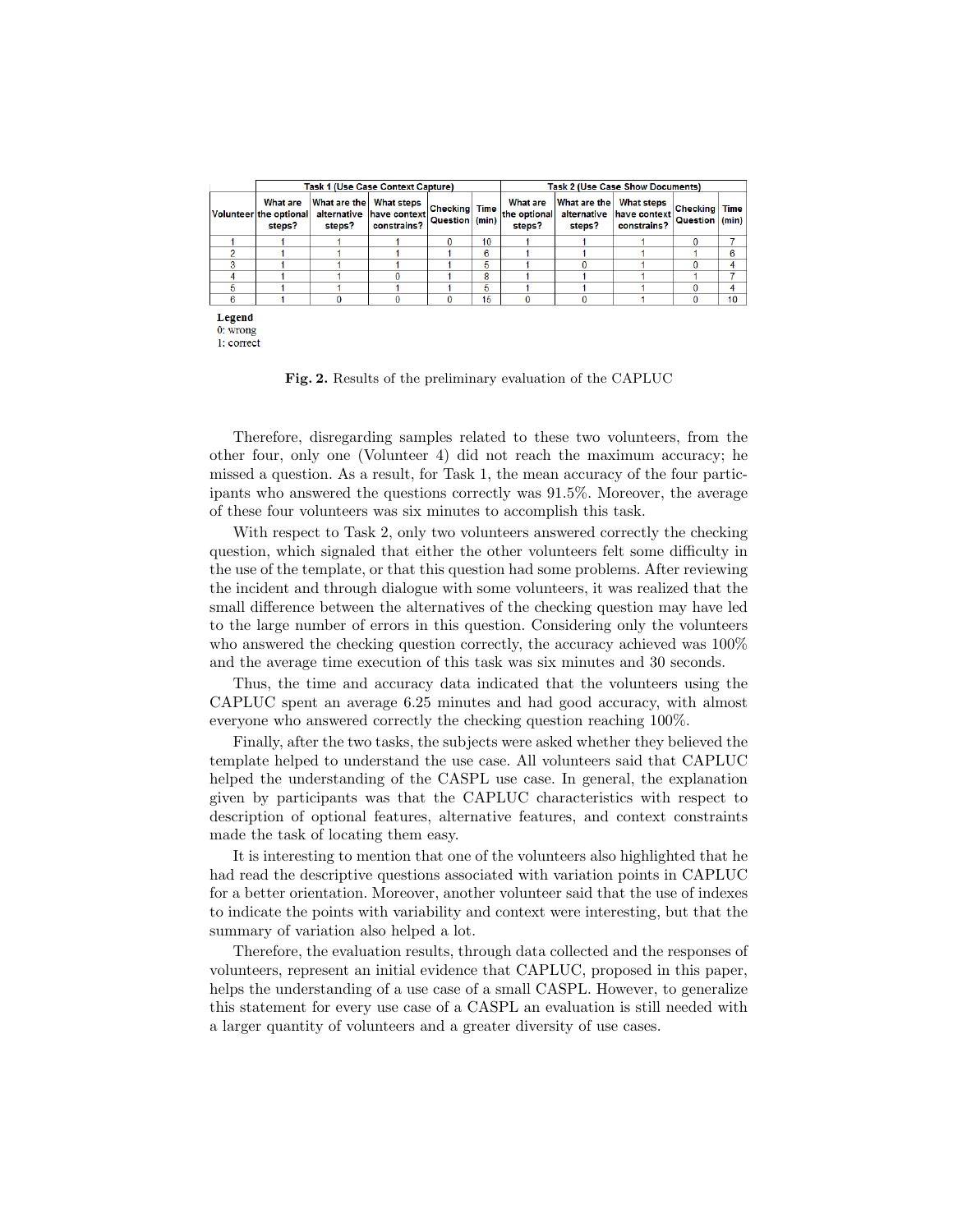## 4 Related work

As mentioned before, the main characteristic of an SPL is the presence of variability. Based on that, proposals have been made to address this variability in artifacts created in an SPL development process.

As for to the context modeling in use cases for Context-Aware SPL, we have not found any work. However, when considering context aware standalone applications, there are works such as Yang [14], which suggests the description of the context influences on the application behavior as alternative flows with context constraints.

In terms of SPL use cases, we have found 8 templates that allow modeling of variability in textual specifications. Six of these eight templates considered in this research present variability and commonalities in the same use case description. Two of these six templates have merged commonalities and variabilities [5, 8]. The other four templates have specified the variabilities separately, and the linkage with the commonalities is made by using tags/variables [6, 9, 11] or using the description of the line numbers that could be affected [7].

The others two templates [10, 12] present variability described separately as advices use case, which would be use cases that modify the common use cases.

# 5 Conclusions and future work

This paper presents the use of the results of a controlled experiment with four templates for textual use case description of a Software Product Line to propose a use case template for Context Aware SPL.

The goal of this experiment was to evaluate the level of understanding provided by the templates' use. As a main result of this experiment, we have collected evidence that the description of commonalities together with variabilities makes the understanding of a use cases more clear. Furthermore, the description of all variations at the end of the use case promotes a quick identification of variations.

Based on the experiment results, a proposal of a template for textual use case description for Context-Aware SPL, called CAPLUC, was presented. The idea of this template is to allow the incorporation of context information in the textual use case description, since the context will define which use cases or use case variation should be executable or not. A preliminary evaluation of CAPLUC showed evidence that this template help the understanding of CASPL use cases.

As future work we intend to evaluate the proposed template with more volunteers and a greater diversity of use cases. Furthermore, a tool for requirement testing support based on this template will be developed. This tool will use the context information specified in the CASPL use cases to generate test scenarios that take into account the influence of context on behavior of the CASPL final products.